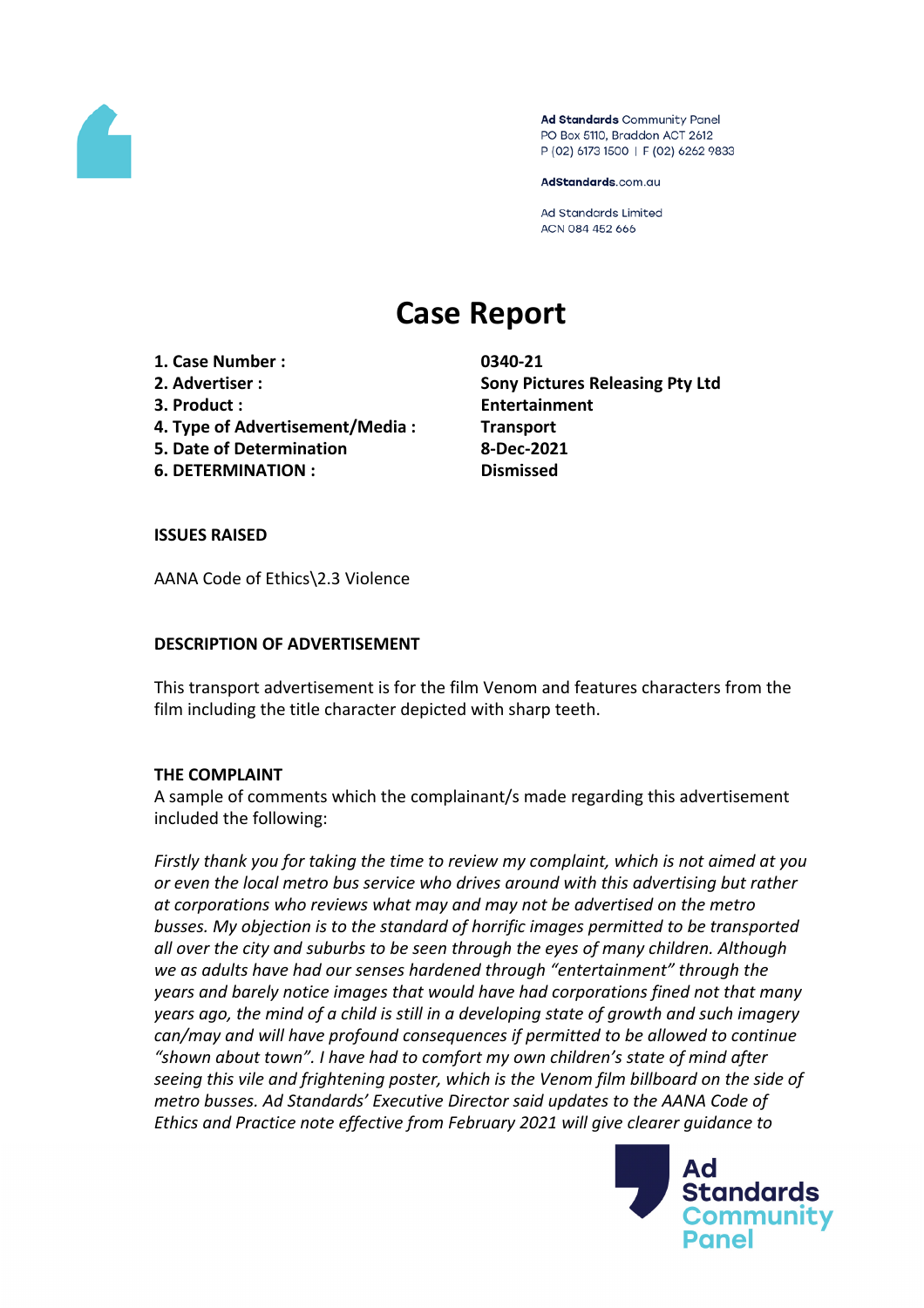

*advertisers, ensuring more explicit obligations are in place across a range of issues, and yet quality control has still not met the standards of decency. It is our hope that immediate action will be taken as soon as possible in order to prevent any further mental trauma and that standards will swiftly improve.*

# **THE ADVERTISER'S RESPONSE**

Comments which the advertiser made in response to the complainant/s regarding this advertisement include the following:

*Advertiser did not provide a response.*

#### **THE DETERMINATION**

The Ad Standards Community Panel (Panel) considered whether the versions collectively forming this advertisement breach Section 2 of the AANA Code of Ethics (the Code).

The Panel noted the complainant's concern that the advertisement contains scary imagery that is inappropriate for children to see.

The Panel viewed the advertisement and the noted the advertiser did not respond.

# **Section 2.3 Advertising or Marketing Communications shall not present or portray violence unless it is justifiable in the context of the product or service advertised.**

The Panel noted the Practice Note for this section of the Code which states "*Graphic depictions of violence or a strong suggestion of menace have been found to present violence in an unacceptable manner especially when visible to a broad audience which includes children. For example, advertising for violent or horror movies, tv shows or video games should take care not to include images that give the impression that a character has just committed violence against someone (for example, a weapon with dripping blood), was the victim of violence (for example, freshly severed limbs) or is about to commit violence against someone (for example, gun aimed directly at a person or the viewer) where there is a broad audience which includes children".*

The Panel noted that this advertisement was displayed on a bus and would have a broad audience that would include children.

#### **Does the advertisement contain violence?**

The Panel noted that the image could be alarming to some members of the community due to the scary look of the creatures. The Panel considered that the advertisement did not depict blood, gore, or any material of a graphic nature and there was no direct threat to any person in the image or implication of a violent act.